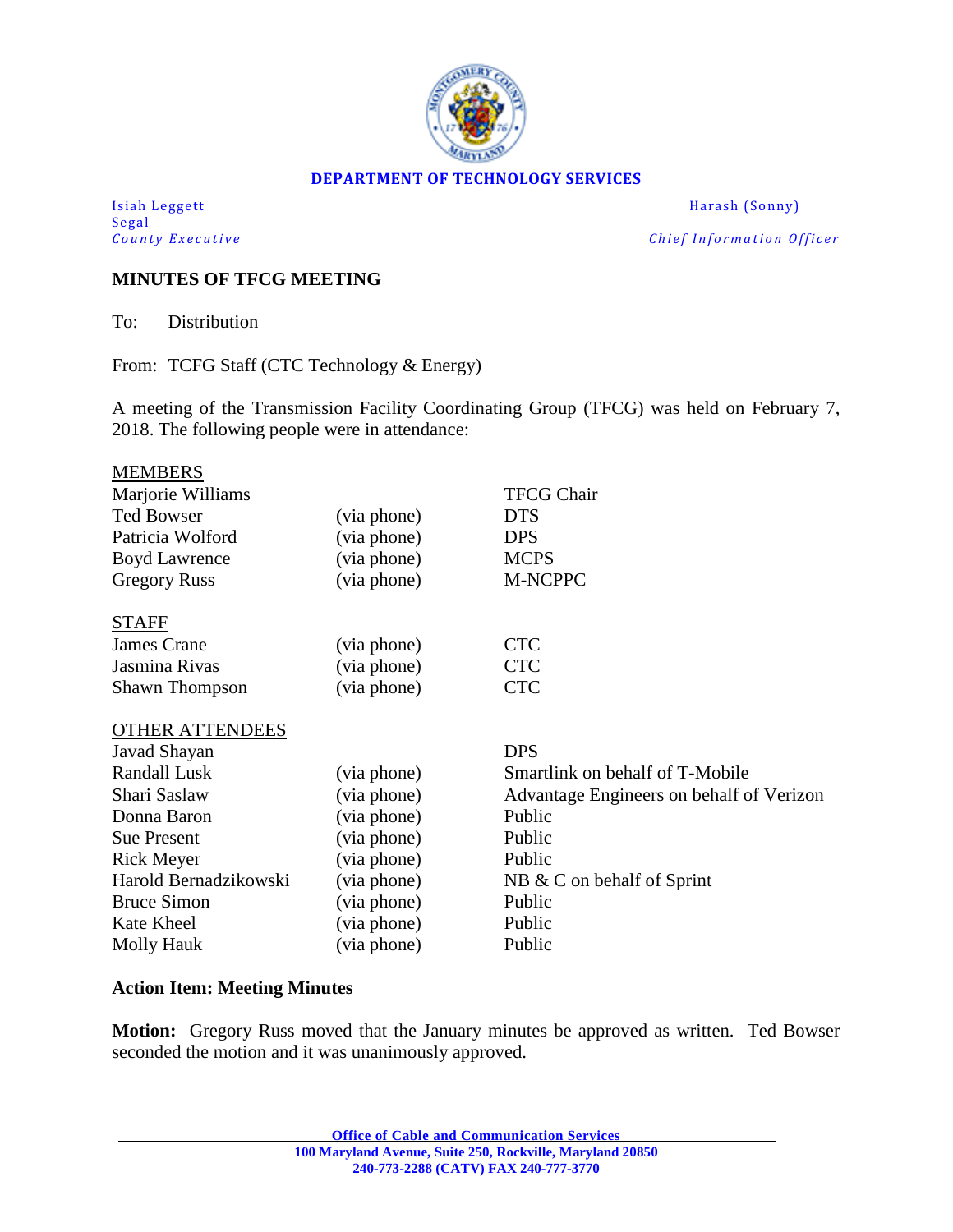Minutes of TFCG Meeting Held February 7, 2018 Page 2 of 5

#### **Action Item: Consent Agenda**

#### **Consent Agenda**

*1. Application Number:* 201709-15 *Type:* Minor Modification *Received (date):* 8/09/2017

 *Revised:* 10/09/2017  *Revised:* 10/31/2017  *Revised:* 12/19/2017 *Revised:* 12/28/2017

*Applicant:* Verizon Wireless

*Site Name/Location:* Silver Spring Metro/1335 East West Hwy, Silver Spring *Zoning Standard:* CR-8.0 *Property Owner:* United States Government *Description:* Antenna Change Out: Remove twelve and add six 96"-high panel antennas and remove and replace six RRHs at 102' on a 105' building. *Tower Coordinator Recommendation:* Recommended

*2. Application Number:* 201712-06 *Type:* Minor Modification *Received (date):* 10/25/2017 *Revised:* 12/15/2017

*Revised:* 12/28/2017

*Applicant:* AT&T Wireless

*Site Name/Location:* Sunrise Apts/19310 Club House Rd, Gaithersburg *Zoning Standard:* R-10 *Property Owner:* Sunrise Village House LLC *Description:* Antenna Change Out: Remove six antennas and add three 72"-high panel antennas, three 59"-high panel antennas and twelve RRHs at 63' on a 59' building. *Tower Coordinator Recommendation:* Recommended

*3. Application Number:* 201801-07 *Type:* Minor Modification *Received (date):* 11/30/2017 *Revised:* 1/08/2018

*Applicant:* AT&T Wireless *Site Name/Location:* Schlesinger Building/3720 Farragut Ave, Kensington *Zoning Standard:* CRT-1.5 *Property Owner:* Fernebok Joseph Rev Tr Arnold Marshall J Rev Tr Et Al *Description:* Antenna Change Out: Remove three antennas and three RRHs and add three 96"-high panel antennas and twelve RRHs at 64' on a 58'-7" building. *Tower Coordinator Recommendation:* Recommended

*4. Application Number:* 201801-08 *Type:* Minor Modification *Received (date):* 11/30/2017 *Revised:* 1/10/2018

*Applicant:* AT&T Wireless *Site Name/Location:* Maplewood Park/9707 Old Georgetown Rd, Bethesda *Zoning Standard:* RT-12.5 *Property Owner:* The Maplewood Entities *Description:* Antenna Change Out: Remove six antennas and add six 96"-high panel antennas and twelve RRHs at 85' & 75' on a multi-story residential building. *Tower Coordinator Recommendation:* Recommended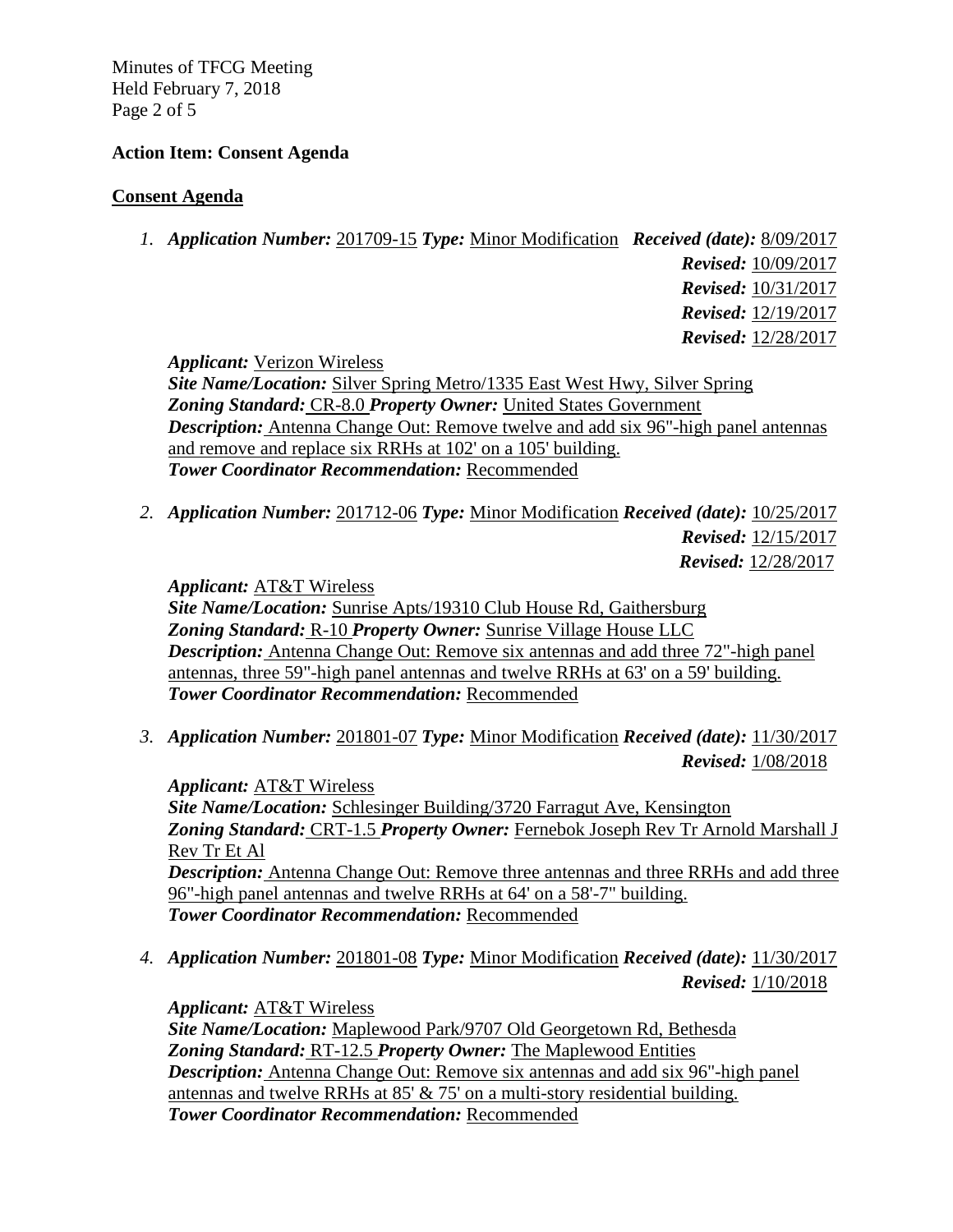Minutes of TFCG Meeting Held February 7, 2018 Page 3 of 5

> *5. Application Number:* 201801-09 *Type:* Minor Modification *Received (date):* 11/30/2017 *Revised:* 1/08/2018  *Revised:* 1/10/2018

*Applicant:* AT&T Wireless *Site Name/Location:* Northwood High School/919 University Blvd, Silver Spring *Zoning Standard:* R-60 *Property Owner:* Board of Education *Description:* Antenna Change Out: Remove three antennas and three RRHs and add three 96"-high panel antennas and twelve RRHs at 111' on a 110' monopole. **Tower Coordinator Recommendation:** Conditioned on the applicant providing written approval from the Superintendent of Montgomery County Public Schools of the attachment at the time of permitting.

*6. Application Number:* 201801-13 *Type:* Minor Modification *Received (date):* 12/12/2017 *Revised:* 12/28/2017

*Applicant:* Sprint *Site Name/Location:* Damascus Tower/26149 Ridge Rd, Damascus *Zoning Standard:* CRT-1.75*Property Owner:* Montgomery County *Description:* Add three 72"-high panel antennas and six RHHs at 235' on a 250' tower. *Tower Coordinator Recommendation:* Recommended

*7. Application Number:* 201801-14 *Type:* Minor Modification *Received (date):* 12/12/2017 *Revised:* 12/28/2017

*Applicant:* Sprint *Site Name/Location:* MDOT-Kensington/ I-495 & Conn Ave, Kensington *Zoning Standard:* R-90 *Property Owner:* MDOT / State Hwy Admin. *Description:* Antenna Change Out: Remove six antennas and add three 85"-high panel antennas and 12 RRHs at 152' on a 160' monopole. *Tower Coordinator Recommendation:* Recommended

*8. Application Number:* 201801-15 *Type:* Minor Modification *Received (date):* 12/13/2017 *Revised:* 1/23/2018

*Applicant:* Sprint *Site Name/Location:* Bethesda Country Club/ 7601 Bradley Blvd, Bethesda *Zoning Standard:* R-200 *Property Owner:* Bethesda Country Club *Description:* Add three 72"-high panel antennas and 9 RRHs at 151'5" on a 150' monopole. *Tower Coordinator Recommendation:* Recommended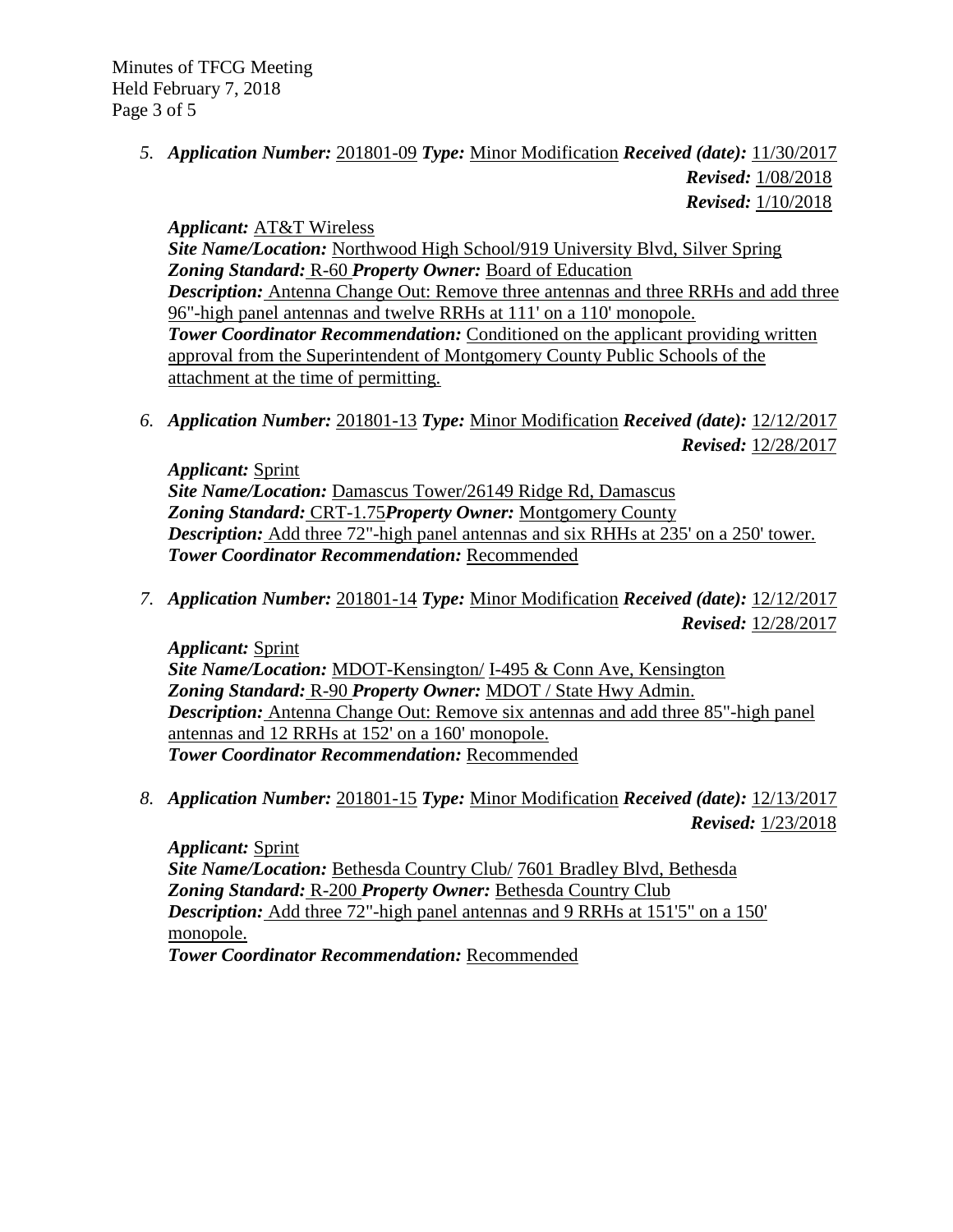Minutes of TFCG Meeting Held February 7, 2018 Page 4 of 5

> *9. Application Number:* 201802-01 *Type:* Minor Modification *Received (date):* 12/14/2017 *Revised:* 1/16/2018

*Applicant:* T-Mobile *Site Name/Location:* Mill Creek Apartments/17600 Sequoia Dr (AKA 17654 Amity Dr), Gaithersburg *Zoning Standard:* R-30 *Property Owner:* Mill Creek Investors LTD PTN *Description:* Antenna Change Out: Remove three antennas and add three 72"-high panel antennas at 47' on a 35' building. *Tower Coordinator Recommendation:* Recommended

*10. Application Number:* 201802-06 *Type:* Minor Modification *Received (date):* 12/19/2017 *Revised:* 1/08/2018

*Applicant:* T-Mobile *Site Name/Location:* Super Fresh Shopping Ctr./3901 Aspen Hill Rd, Silver Spring *Zoning Standard:* CRT-2.25 *Property Owner:* LDG Inc *Description:* Remove and replace three TMAs and add one 57"-high panel antenna at 116' on a 115'-5" monopole. *Tower Coordinator Recommendation:* Recommended

*11. Application Number:* 201802-12 *Type:* Minor Modification *Received (date):* 1/09/2018 *Revised:* 1/31/2018

*Applicant:* AT&T Wireless *Site Name/Location:* Woodside Water Tank/1945 Seminary Pl, Silver Spring *Zoning Standard:* R-60 *Property Owner:* WSSC *Description:* Remove three antennas and 6 RRHs and add three 96"-high panel antennas and 9 RRHs at 125' on a 127' water tank. **Tower Coordinator Recommendation:** Conditioned on the applicant providing written approval from WSSC of the attachment at the time of permitting.

*12. Application Number:* 201802-13 *Type:* Minor Modification *Received (date):* 1/16/2018 *Revised:* 1/29/2018

*Applicant:* Sprint

*Site Name/Location:* Hampshire Greens Tank/15916 New Hampshire Ave, Spencerville *Zoning Standard:* RE-2C *Property Owner:* WSSC

*Description:* Add three 72"-high panel antennas and 3 RRHs at 146' on a 142' water tank. **Tower Coordinator Recommendation:** Conditioned on the applicant providing written approval from WSSC of the attachment at the time of permitting.